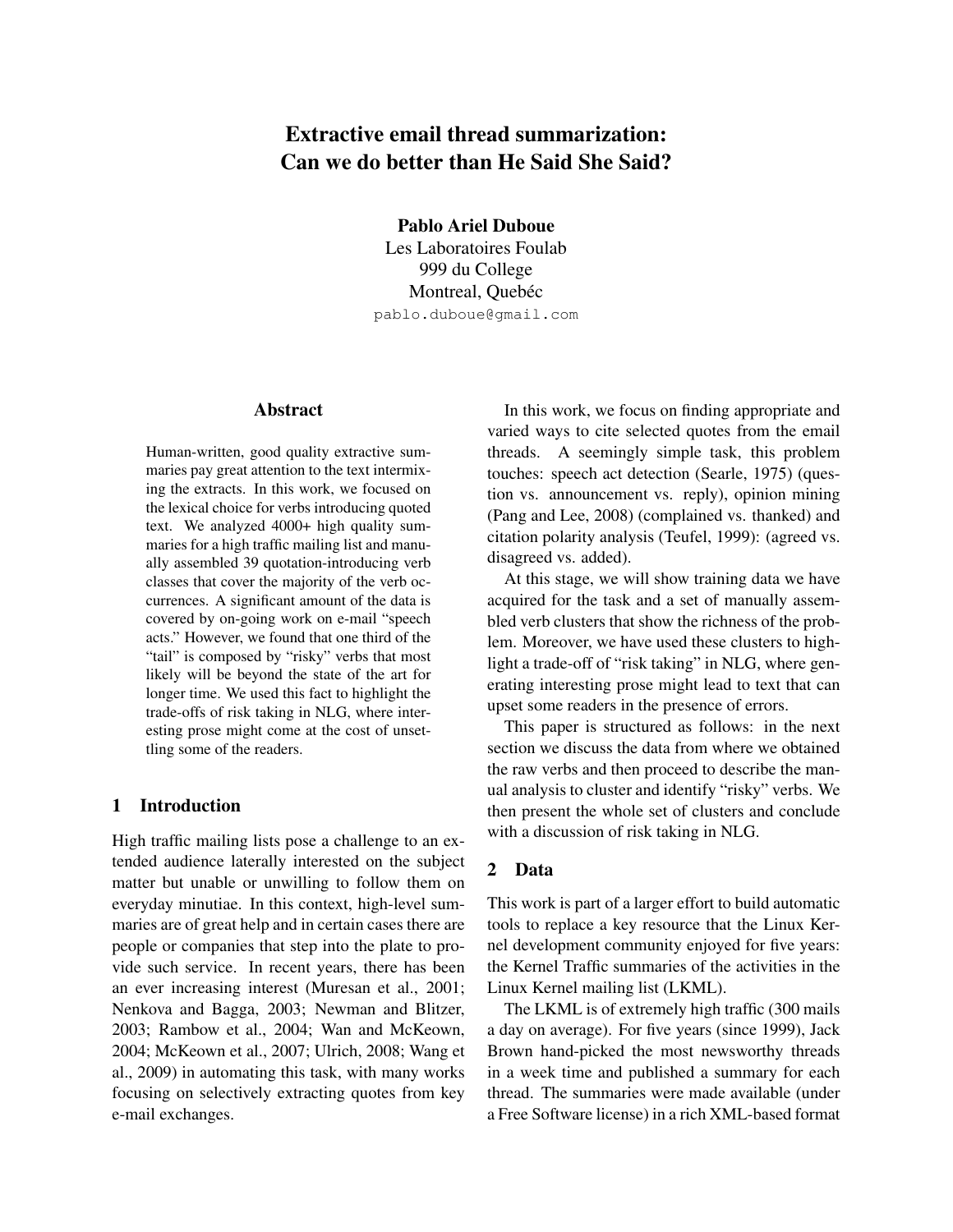| <p>Gregory Maxwell replied, <quote who="George_Maxwell">Do you<br/>see the "(sic)" That usually stands for "Spelling-is-Correct".</quote></p> |  |  |  |  |  |  |  |
|-----------------------------------------------------------------------------------------------------------------------------------------------|--|--|--|--|--|--|--|
|                                                                                                                                               |  |  |  |  |  |  |  |
| $\langle$ /quote $\langle$ /p $\rangle$                                                                                                       |  |  |  |  |  |  |  |
| $\langle p\rangle$ Oliver Xymoron rejoined: $\langle p\rangle$                                                                                |  |  |  |  |  |  |  |
| $\leq$ quote who="Oliver_Xymoron">                                                                                                            |  |  |  |  |  |  |  |
| $\langle p\rangle$ I think what we have here is an ironic double typo. The                                                                    |  |  |  |  |  |  |  |
| message is actually indicating the drive is not feeling very<br>good:                                                                         |  |  |  |  |  |  |  |
| $\{ 0xb900,$ "Play operation aborted (sick)" $\} \lt \ p$<br>$p$ +                                                                            |  |  |  |  |  |  |  |
| <p>Hopefully this very important change will make it into</p>                                                                                 |  |  |  |  |  |  |  |
| 2.2.2 < p                                                                                                                                     |  |  |  |  |  |  |  |
| $\langle$ /quote $\rangle$                                                                                                                    |  |  |  |  |  |  |  |
| $\langle p\rangle$ Brendan Cully kafloogitated: $\langle p\rangle$                                                                            |  |  |  |  |  |  |  |
| $\leq$ quote who="Brendan $\subset$ Cully" $>$                                                                                                |  |  |  |  |  |  |  |
| <p>"sic" doesn't_stand_for_"spelling_is_correct",_or_even</p>                                                                                 |  |  |  |  |  |  |  |
| " stated $\sin \arccos t$ " $\arccos t$ " $\arccos t$ (yech!). $\lt$ /p>                                                                      |  |  |  |  |  |  |  |
| $p>In$ $_{-}$ fact, $_{-}$ it $_{-}$ stands $_{-}$ for $_{-}$ "yes, $_{-}$ I $_{-}$ know $_{-}$ it $_{-}$ looks $_{-}$ funny, $_{-}$ but      |  |  |  |  |  |  |  |
| that's how I want it". But people got tired of typing                                                                                         |  |  |  |  |  |  |  |
| Y, IKILF, BTHIWL_so_they_abbreviated_it_to_SIC. $<$ /p>                                                                                       |  |  |  |  |  |  |  |

Figure 1: Kernel Traffic #6, Feb. 18th 1999 (excerpt).

(Figure 1) that included, among many other things, explicit marking of all quoted text, with attribution.

These summaries were in general followed by a much larger audience than the mailing list itself due to a number of factors including the fact that they make for quite an entertaining read. Mr. Brown's prose was high quality and quite consistent in style, $<sup>1</sup>$ </sup> which highlights its potential as training material for NLG. As Reiter and Sripada (2002) pointed out, learning tasks in NLG profit from training data of the highest possible quality in terms of prose and consistency (as compared with training data for NLU, where robustness comes from exposing the system to a variety of malformed texts).

In our journey to approximate Mr. Brown's work by automatic means, we decided to start on a relatively unstudied problem: introducing quoted references in a rich manner. In the 4,253 hand written summaries by Mr. Brown (made available in 344 newsletter issues) 95% contain a quote, with an average of 3.28 quotes per summary. Moreover, 72% of the total characters in the summaries are inside quotes (including markup).

### 2.1 Processing

We employed a processing pipeline implemented in the UIMA framework (Ferrucci and Lally, 2004) to extract the verbs immediately before a quotation. We used annotators from the OpenNLP project (Apache, 2011) implementing Maximum Entropy models for NLP (Ratnaparkhi, 1998). For the sentence before a quotation we extracted the word marked with the POS tag 'VBD' closer to the quotation. Processing the 334 issues available for Kernel Traffic resulted in 11,634 verb occurrences extracted for 344 verbs (and verb-like errors). These verbs are the ones we employ for the analysis and inferences drawn in the next section.

## 3 Analysis

From the grand-total of 344 verbs (including typos and POS-tagger errors), we took all the verbs that appeared at least a hundred times (the top 55 verbs) and expanded them from the larger list (plus WordNet synsets (Miller, 1995)), grouping them into classes. The grouping captures synonyms *for the particular task of introducing quoted text in summaries*. The resulting 39 classes (Table 1) contain 127 verbs accounting for 96% of the cases (the table contains an "other" class with the remaining 217 verbs that account for 4% of the occurrences). The verbs included from WordNet do not appear in the corpus and thus have a count of zero. This large set of verbs highlights the many possibilities a system that chooses to go just with 's/he said' will be missing. Moreover, such a system can be immediately enriched with 17 different variations with associated likelihoods.

We determined whether or not generation errors for a given verb class would be "dangerous" using the following criteria:

*If the automatic determination of whether the original quote fell into a particular verb class fails, would the original author take issue with the summary upon reading the misclassified verb?*

That is, if the system decides that Brendan Cully (from the example in the introduction) has indeed kafloogitated<sup>2</sup> with his reply but such decision was made in error (and Mr. Cully was just remarking or explaining), would Mr. Cully take issue with the summary? As with any automated system, the possibility of automated mistakes should make its designers err on the side of making more conservative decisions. Under such desiderata, we think the 10

 ${}^{1}$ A quality of prose that continues with his editorial contributions to Linux Journal and Linux Magazine.

 $2$ That word has been invented by Mr. Brown and was used only once within the five years of Kernel Traffic.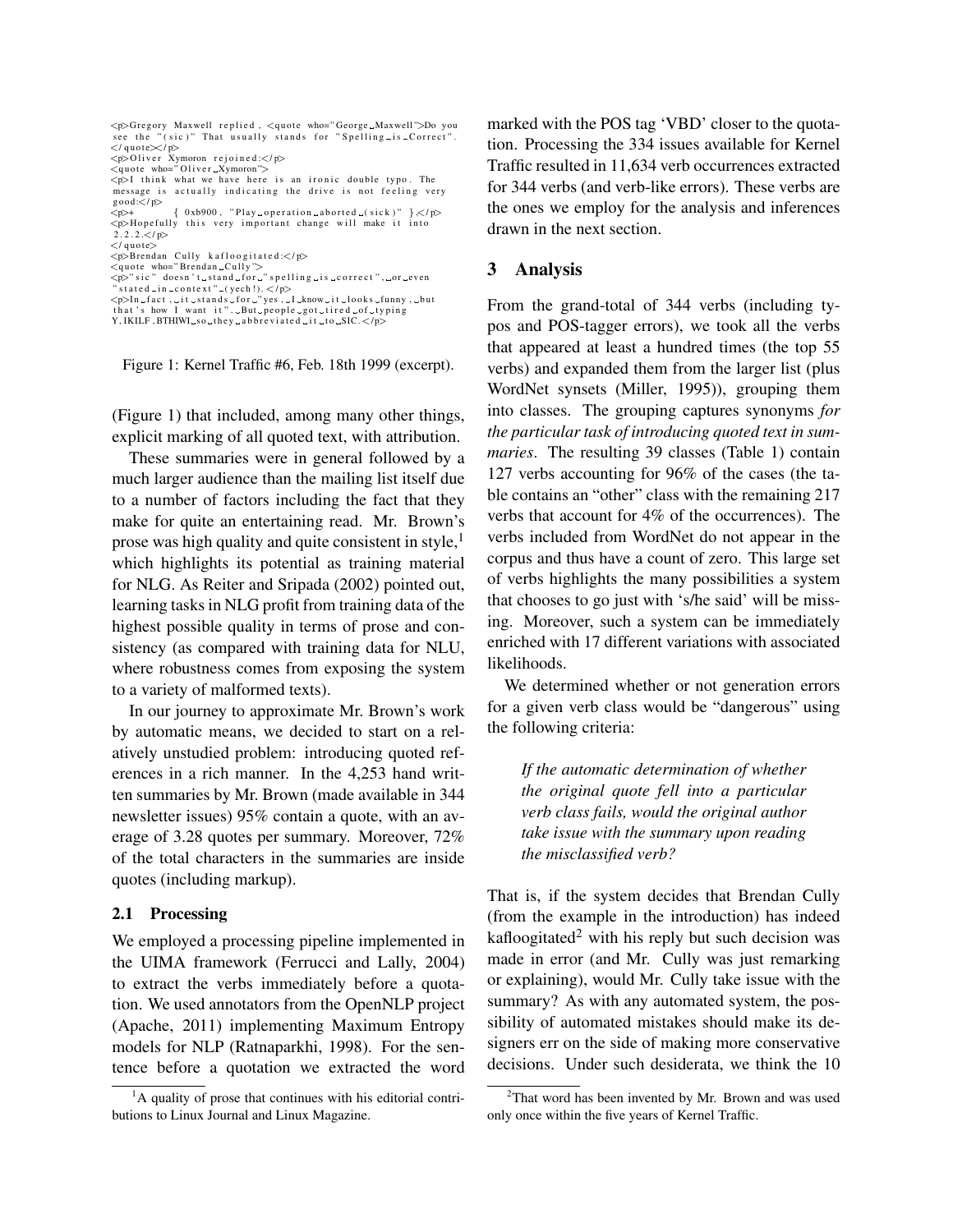classes highlighted in Table 1 are thus too "dangerous" to be addressed currently by automated means.

Initially, that might not appear such a big loss, as none of them account for more than 1% of the total occurrences. However, as with many other phenomena in NLP, a few cases account for most occurrences: the clusters for "said," "asked," and "replied" account for 2/3 of the total occurrences and, overall, the top 9 classes account for 93% of the cases. From the rich tail that encompasses Mr. Brown prose, the "dangerous" classes account for 35% of the cases from position 10 and onward. It is our opinion that such cases were the reason Mr. Brown's summaries were enjoyable to read and are only a small example of the humor and piquancy behind his prose. Now, it might be the case such quality will be beyond the state of the art of NLG for quite some time.

In that sense, we consider the prevalence of risky classes as a negative result that highlights a problem for NLG well beyond the task at hand: we, as humans, enjoy text that takes a stand, that argues its points in an opinionated manner. $3$  Such is the distinction between dull reports and flourish summaries. Even in the highly technical domain of operating system kernel discussions, Mr. Brown felt the need to use words such as 'groused' and 'chastised.'

The problem might as well be cultural, with opinionated prose paradigmatic to the Western world. It might also be related to our culture as NLG practitioners, where we always thrive for perfect output. Our data shows that to go beyond 'He Said She Said' in a truly interesting manner we will have to be ready to make mistakes which could make some people unhappy, a trade-off that it would be interesting to see explored more often in NLG.

## 4 Related Work

Since the seminal work by Muresan et al. (2001), email summarization and in particular email thread summarization has spanned full dissertations (Ulrich, 2008). Existing resources for email summarization (Ulrich et al., 2008), however, do not emphasize explicitly the type of quotes being used.

Understandingly, most of the work has been devoted to selecting the particular words, sentences or paragraphs to extract from the original e-mails. either by distilling terms or topics (Muresan et al., 2001; Newman and Blitzer, 2003) or finding a representative example (Nenkova and Bagga, 2003; Rambow et al., 2004; Wang et al., 2009).

The issue of choosing how to introduce the extracted text has only been studied in the context of speech act detection (Cohen et al., 2004; Wan and McKeown, 2004) within emails or within threaded discussions (Feng et al., 2006), which is limited to questions, replies and the like (a very important case which covers 2/3 of our available data). The problem of detecting question / answer pairs in e-mails is by far the one who has received the most attention in the field (Bickel and Scheffer, 2004; Shrestha and McKeown, 2004; McKeown et al., 2007).

The verbs in each of the classes in Table 1 have a near-synonym relation:<sup>4</sup> even though "recommended" and "urged" share most of their meaning, the differences in style, color and subtle meaning need to be further elucidated for successful lexical choice. This topic has started to be explored in detail recently (Edmonds and Hirst, 2002).

Our work falls in the larger field of summarization by using NLG means, a discipline that has received significant attention of late (Belz et al., 2009).

# 5 Conclusion

In this paper, we have brought to the attention of NLG practitioners the rich resource embodied in five years of Kernel Traffic newsletters. We had also highlighted the richness of the problem of lexical choice for verbs introducing quotations in extractive email summarization.

Moreover, we contributed 39 clusters manually assembled from naturally occurring verbs extracted from 4000+ high quality summaries. These clusters can enrich even the most straightforward existing systems. Finally, we argued that, while useful summaries might be around the corner, entertaining summaries will be well beyond the state of the art until the field is willing to take the risk involved in standing behind automatically generated prose with intrinsic value-judgments.

In our ongoing work, we are targeting the creation

<sup>&</sup>lt;sup>3</sup>Not unlike this discussion.

<sup>&</sup>lt;sup>4</sup>Thanks to an anonymous reviewer for bringing this fact into our attention.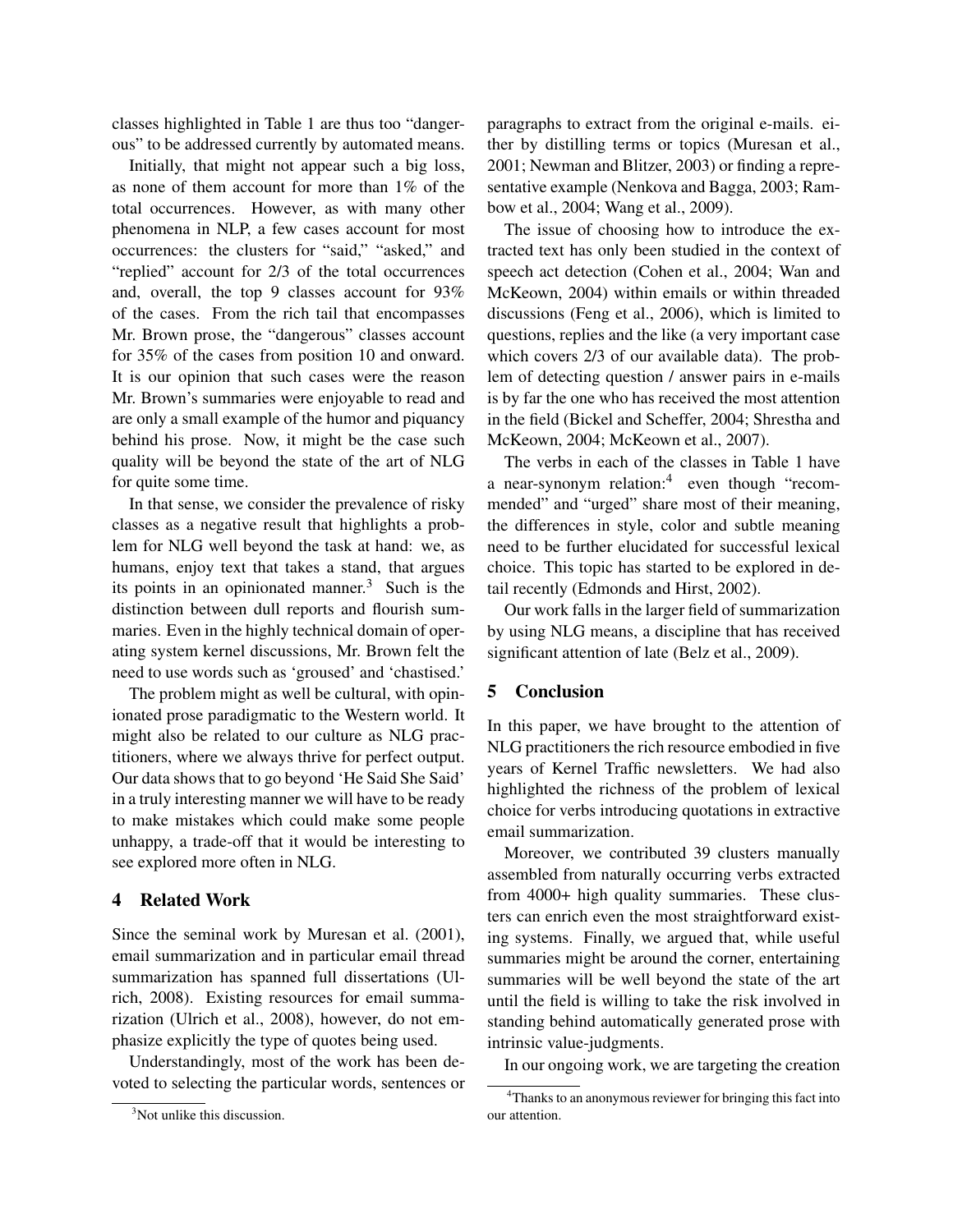Table 1: Quotation introducing verb classes, with counts. The "other" class appears in row 7. Lines in bold are considered "dangerous." The last column is the author's opinion about which type of technology is more relevant for choosing that class (speech act detection (A), opinion mining (O) or citation link analysis (C)). Verbs missing due to space restrictions are in the appendix.

| $\#$           | Top Verbs                                                         | # verbs                 | <b>Total Counts</b> |             | Accum. | <b>Type</b>   |
|----------------|-------------------------------------------------------------------|-------------------------|---------------------|-------------|--------|---------------|
| $\,1$          | said (2726) remarked (361) posted (163) pointed out (148)         | 17                      | 3531                | $(30.35\%)$ | 30.35% | A             |
| $\overline{c}$ | replied (3476) responded (21) answered (11)                       | 3                       | 3508                | $(30.15\%)$ | 60.50% | A             |
| 3              | added (1059) included (13) followed (10)                          | 3                       | 1082                | $(9.30\%)$  | 69.80% | $\mathbf C$   |
| $\overline{4}$ | announced (902) declared (1)                                      | $\mathbf{2}$            | 903                 | (7.76%)     | 77.56% | A             |
| 5              | asked $(509)$ inquired $(0)$                                      | $\mathfrak{2}$          | 509                 | (4.37%)     | 81.94% | A             |
| 6              | explained (427)                                                   | $\mathbf{1}$            | 427                 | $(3.67\%)$  | 85.61% | $\mathbf{A}$  |
| 7              | FELT (21) MADE (21) WANTED (8) BROKE (8)                          | 217                     | 403                 | $(3.46\%)$  | 89.07% |               |
| 8              | reported (254) detailed (1)                                       | $\mathbf{2}$            | 255                 | $(2.19\%)$  | 91.26% | $\mathbf{A}$  |
| 9              | suggested (188) proposed (35)                                     | $\mathbf{2}$            | 223                 | $(1.91\%)$  | 93.18% | $\mathbf{O}$  |
| 10             | objected (90) protested (5)                                       | $\overline{c}$          | 95                  | $(0.81\%)$  | 94.00% | $\mathbf O$   |
| 11             | concluded (48) ended (5) finished (4) closed (2)                  | 5                       | 59                  | $(0.50\%)$  | 94.50% | $\mathsf{C}$  |
| 12             | offered (52) volunteered (6)                                      | $\overline{2}$          | 58                  | $(0.49\%)$  | 95.00% | $\mathbf O$   |
| 13             | confirmed (44) supported (4) affirmed (3) reasserted (1)          | 7                       | 52                  | $(0.44\%)$  | 95.45% | $\mathsf{C}$  |
| 14             | summed up $(21)$ summarized $(18)$                                | $\overline{c}$          | 39                  | $(0.33\%)$  | 95.78% | A             |
| 15             | agreed (37) concurred (1) concorded (0)                           | 3                       | 38                  | $(0.32\%)$  | 96.11% | $\mathbf C$   |
| 16             | described (33)                                                    | $\mathbf{1}$            | 33                  | $(0.28\%)$  | 96.39% | A             |
| 17             | took issue $(17)$ disagreed $(11)$ dissented $(2)$ differed $(1)$ | 4                       | 31                  | $(0.26\%)$  | 96.66% | $\mathbf{O}$  |
| 18             | complained (22) sounded off (2) kicked (1) groused (1)            | $\overline{7}$          | 29                  | $(0.24\%)$  | 96.91% | $\mathbf O$   |
| 19             | argued $(28)$ contended $(0)$ debated $(0)$                       | $\overline{\mathbf{3}}$ | 28                  | $(0.24\%)$  | 97.15% | $\mathbf O$   |
| 20             | listed $(27)$ enumerated $(0)$                                    | $\mathbf{2}$            | 27                  | $(0.23\%)$  | 97.38% | A             |
| 21             | continued $(25)$ kept $(1)$                                       | $\mathfrak{2}$          | 26                  | $(0.22\%)$  | 97.61% | A             |
| 22             | clarified $(25)$ elucidated $(0)$                                 | $\overline{2}$          | 25                  | $(0.21\%)$  | 97.82% | $\mathsf{C}$  |
| 23             | recommended (17) urged (4) advised (2) advocated (1)              | $\overline{\mathbf{4}}$ | 24                  | $(0.20\%)$  | 98.03% | $\mathsf{C}$  |
| 24             | speculated (16) mused (2) guessed (2) supposed (1)                | 6                       | 22                  | $(0.18\%)$  | 98.22% | $\mathcal{O}$ |
| 25             | elaborated (11) expanded (7) expounded (2)                        | 3                       | 20                  | (0.17%)     | 98.39% | $\mathbf C$   |
| 26             | corrected (18) chastised (1) rectified (0) righted (0)            | 4                       | 19                  | $(0.16\%)$  | 98.55% | $\mathbf{O}$  |
| 27             | exclaimed (6) called out (5) cried out (4) shouted (2)            | 5                       | 18                  | $(0.15\%)$  | 98.71% | $\mathbf O$   |
| 28             | quoted $(15)$ cited $(2)$                                         | $\overline{2}$          | 17                  | $(0.14\%)$  | 98.85% | $\mathsf{C}$  |
| 29             | warned (8) cautioned (6) admonished (2)                           | 3                       | 16                  | $(0.13\%)$  | 98.99% | $\mathbf O$   |
| 30             | interjected (11) sprung (1) interposed (1)                        | $\overline{\mathbf{3}}$ | 13                  | $(0.11\%)$  | 99.10% | $\mathbf O$   |
| 31             | quipped (10) joked (1) chuckled (1) cracked (1)                   | $\overline{\mathbf{4}}$ | 13                  | $(0.11\%)$  | 99.21% | $\mathbf{O}$  |
| 32             | requested (12)                                                    | $\mathbf{1}$            | 12                  | $(0.10\%)$  | 99.32% | A             |
| 33             | tried $(9)$ attempted $(2)$ tested $(1)$                          | $\mathfrak{Z}$          | 12                  | $(0.10\%)$  | 99.42% | $\mathbf O$   |
| 34             | acknowledged (8) admitted (3) recognized (0)                      | $\mathfrak{Z}$          | 11                  | $(0.09\%)$  | 99.51% | A             |
| 35             | countered (10)                                                    | $\mathbf{1}$            | 10                  | $(0.08\%)$  | 99.60% | $\mathsf{C}$  |
| 36             | found (7) discovered (2) launched (1)                             | $\mathfrak{Z}$          | 10                  | $(0.08\%)$  | 99.69% | A             |
| 37             | reiterated $(9)$ repeated $(1)$                                   | $\mathfrak{2}$          | 10                  | $(0.08\%)$  | 99.77% | $\mathbf C$   |
| 38             | started $(9)$ began $(1)$                                         | $\mathfrak{2}$          | 10                  | $(0.08\%)$  | 99.86% | A             |
| 39             | rejoined $(6)$ retorted $(2)$ returned $(1)$                      | $\mathfrak{Z}$          | 9                   | $(0.07\%)$  | 99.93% | $\mathbf{O}$  |
| 40             | chimed (7)                                                        | $\mathbf{1}$            | 7                   | $(0.06\%)$  | 100%   | $\mathbf O$   |